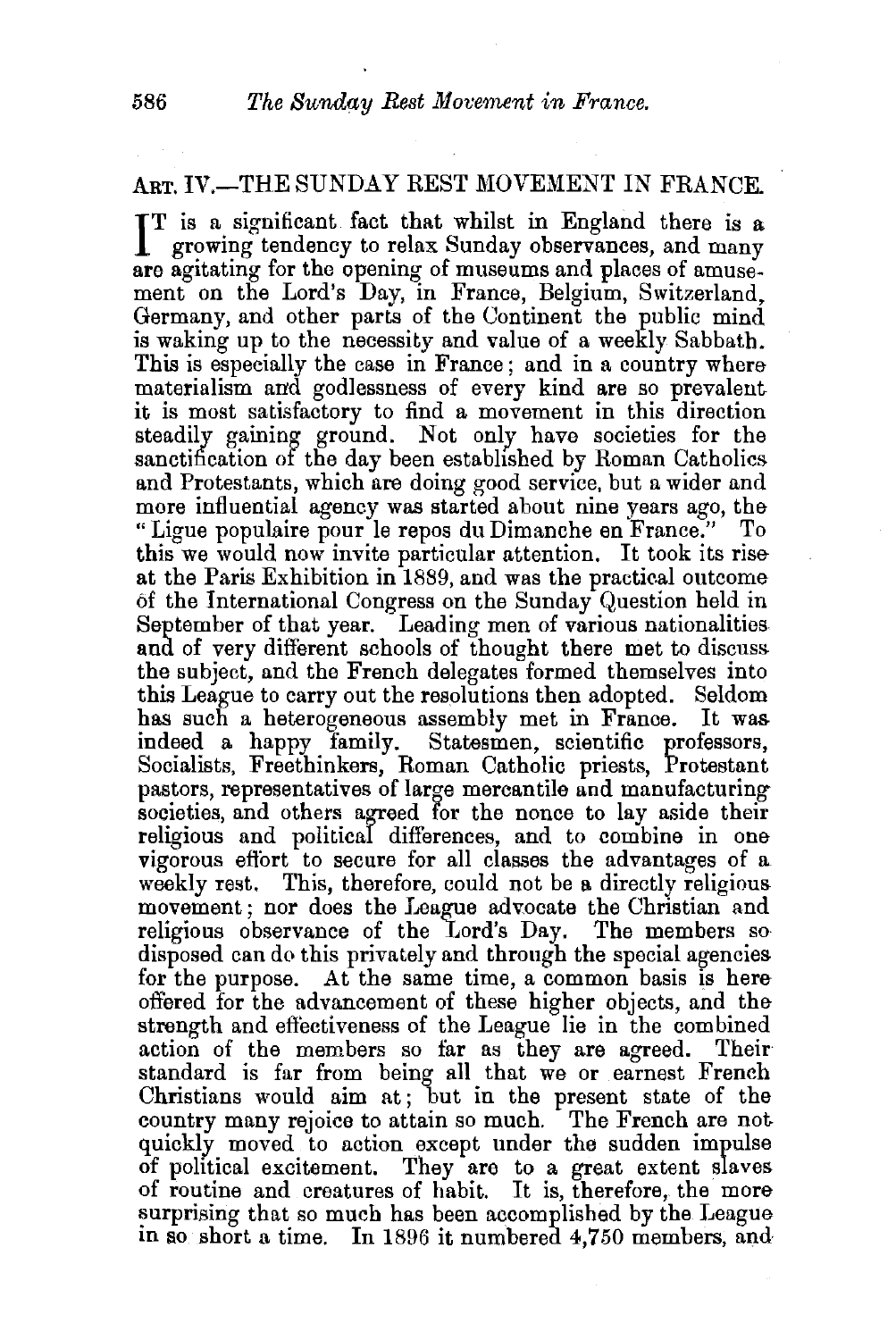each year since has received fresh accessions. It has adherents, and has branches in at least seventeen towns, including the most populous and wealthy centres of trade and manufacture, such as Bordeaux, Marseilles, Lille, Lyons, etc. In all these local committees are seeking, through the press, the pulpit, the platform, and private canvassing, to enlighten and direct public opinion, and to persuade employers and employed to consider each other's welfare, and, as far as possible, secure for all the benefit of Sunday rest. The headquarters of the League are, of course, at Paris, where the central committee, under the distinguished presidency of M. Trarieux and M. Denys Cochin, is composed of men eminent in law, medicine, engineering, and literature, besides the Abbe Garnier, Pastor Mettatol, and others. In the selection of these the utmost care has been taken not to give the movement a clerical colouring, as that would be fatal to its acceptance with very many whose co-operation is especially important. Popular feeling on this point runs so high in France, and happily in England we have no counterpart to it.

Another peculiarity of the movement is that fête-days, religious and secular, must be linked with Sundays in this crusade. A manufactory, office, or shop which closes on Sundays must do so on those days as well if public convenience is to be met. The generality of Frenchmen do not recognise any distinction between them; this is in fact a serious obstacle to the reception of what we as English Christians regard as the special claims of the Lord's Day. The Church of Rome in her catechisms expounds the fourth (or, as she calls it, the third) commandment as applying to Church festivals as well as Sundays. Indeed, some of the former are more strictly kept than the latter. Practically to a great extent Church authority has overshadowed the Divine command. If this paramount Divine obligation of the Christian Sabbath were more distinctly insisted upon, it would be far easier to secure its proper observance. Some, however, of the French clergy have of late years begun to assign it its rightful pre-eminence. The Archbishop of Paris, for instance, when commenting on the notion so common amongst artisans that Sunday laws are an infringement upon their liberty, boldly declared that " the Sunday rest is the charter of freedom for the working classes."

The Abbe Garnier, too, has on many occasions proclaimed the distinctive authority of the Lord's Day. Thus, speaking of the losses which compliance with duty in this matter may involve, he observed that " Even if such results are inevitable, the objection ought never to be urged by a Christian conscience. A thief," he said, "will use the same language. Evil-doers do wrong for the sake of interest. It would be easy to show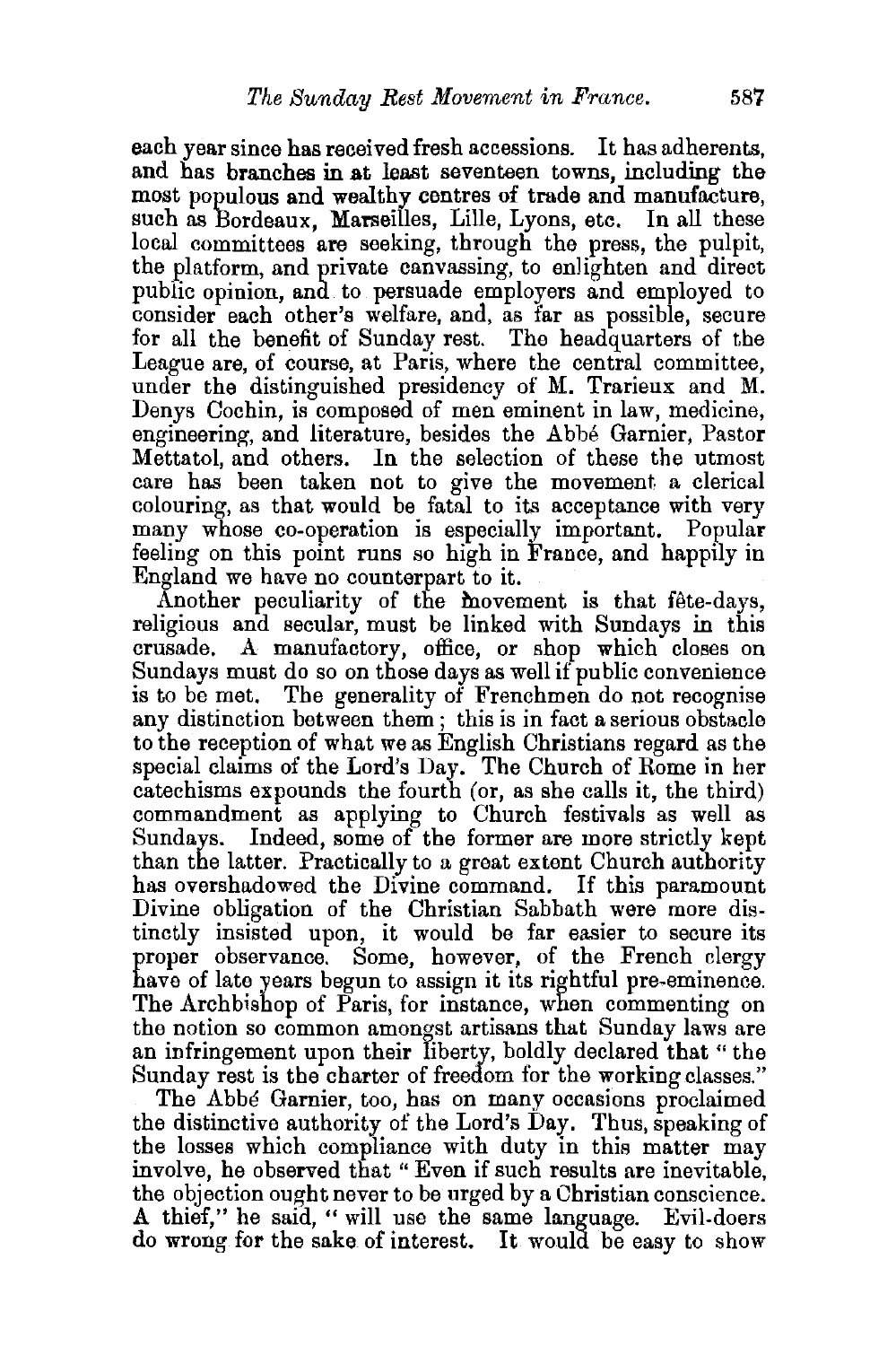that the profits of Sunday work, like those of thieving, are little worth. What is gained by wrong means never profits." The Abbe Lamaire, Deputy for the Nord, not long since said, at a meeting of Christian Democrats, that he claimed for working-men sixty hours of work weekly, and rest from Saturday afternoon to Monday morning. Other equally strong expressions of opinion might be quoted from other eminent French ecclesiastics. Still, such is not the view generally entertained, and this League has no doubt acted wisely in placing fête-days in the same category with the Sundays. It placing fête-days in the same category with the Sundays. is essentially a popular movement, and its leaders have adopted a wide platform in order to combine opposing elements for a common cause.

It remains for us to briefly inquire what success has hitherto attended their efforts. A few interesting facts out of many may he mentioned. At Bordeaux, where one of the oldest and most prosperous branches is at work, more than half of the shops, and those the most important, now close on Sundays and fetes. This, however, is felt to be insufficient to insure permanent improvement. The refusal of the rest to follow suit makes it more difficult for even the majority to close without serious loss. Accordingly, two syndicates of the masters and of the employes have made special appeals to their fellow-townsmen to fall in with the general desire for Sunday rest, and with good prospect of success. Similar steps are being taken at Marseilles and other large towns. At the General Assembly of the League at Paris, in 1897, it was stated that there was scarcely a town in France where those employed in business are not moving actively in the matter, and not uniting in the demand for Sunday rest and freedom. In many places of both town and country they had covered the walls with placards appealing to the public in these terms : " Be humane. Buy no longer on Sundays. You will give liberty to the employes." At Tours and Amiens they have sent on general holidays through the streets an advertising car, preceded by trumpeters, to awaken attention to the subject. Nor have these and the like measures been without effect. Not only have private employers in many cases consented to close their houses and shops, and their customers acquiesced in the arrangement, but Government officials, postoffice authorities, and railway companies are seconding the movement. In Lille, the Manchester of France, an increasing number of houses of business, offices, shops, etc., now close partially or entirely on Sundays and fete-days. A reduction of the postal deliveries from five to three has also been there obtained, and the municipal council is now proposing to close the post-office after noon. Like measures of relief for the post-